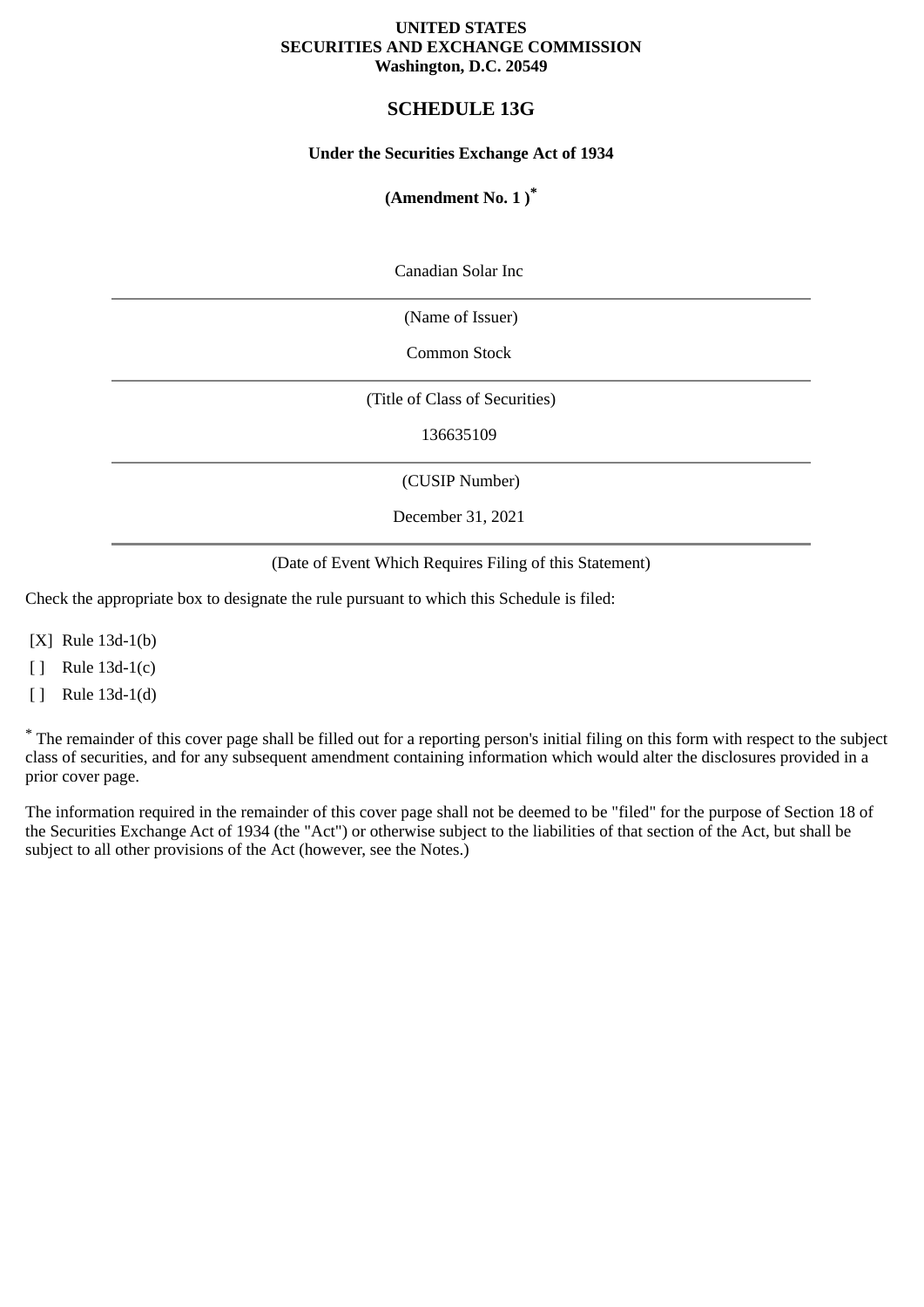| 1.                                                                | <b>NAMES OF REPORTING PERSONS</b><br>I.R.S. IDENTIFICATION NO. OF ABOVE PERSONS (ENTITIES ONLY) |                  |  |
|-------------------------------------------------------------------|-------------------------------------------------------------------------------------------------|------------------|--|
|                                                                   | Invesco Ltd.<br>98-0557567                                                                      |                  |  |
| 2.                                                                | CHECK THE APPROPRIATE BOX IF A MEMBER OF A GROUP*                                               |                  |  |
|                                                                   | $(a)$ [ ]<br>$(b)$ []                                                                           |                  |  |
| 3.                                                                | <b>SEC USE ONLY</b>                                                                             |                  |  |
| 4.                                                                | CITIZENSHIP OR PLACE OF ORGANIZATION                                                            |                  |  |
|                                                                   | Bermuda                                                                                         |                  |  |
| <b>NUMBER OF</b>                                                  | 5. SOLE VOTING POWER                                                                            | 2,903,469        |  |
| <b>SHARES</b><br><b>BENEFICIALLY</b>                              | <b>6. SHARED VOTING POWER</b>                                                                   | $\overline{0}$   |  |
| <b>OWNED BY</b><br><b>EACH</b><br><b>REPORTING</b><br>PERSON WITH | 7. SOLE DISPOSITIVE POWER                                                                       | 2,903,469        |  |
|                                                                   | 8. SHARED DISPOSITIVE POWER                                                                     | $\boldsymbol{0}$ |  |
| 9.                                                                | AGGREGATE AMOUNT BENEFICIALLY OWNED BY EACH REPORTING PERSON                                    |                  |  |
|                                                                   | 2,903,469                                                                                       |                  |  |
| 10.                                                               | CHECK IF THE AGGREGATE AMOUNT IN ROW (9) EXCLUDES CERTAIN SHARES                                |                  |  |
|                                                                   | $\lceil$                                                                                        |                  |  |
| 11.                                                               | PERCENT OF CLASS REPRESENTED BY AMOUNT IN ROW (9)                                               |                  |  |
|                                                                   | 4.6%                                                                                            |                  |  |
| 12.                                                               | TYPE OF REPORTING PERSON                                                                        |                  |  |
|                                                                   | HC, IA                                                                                          |                  |  |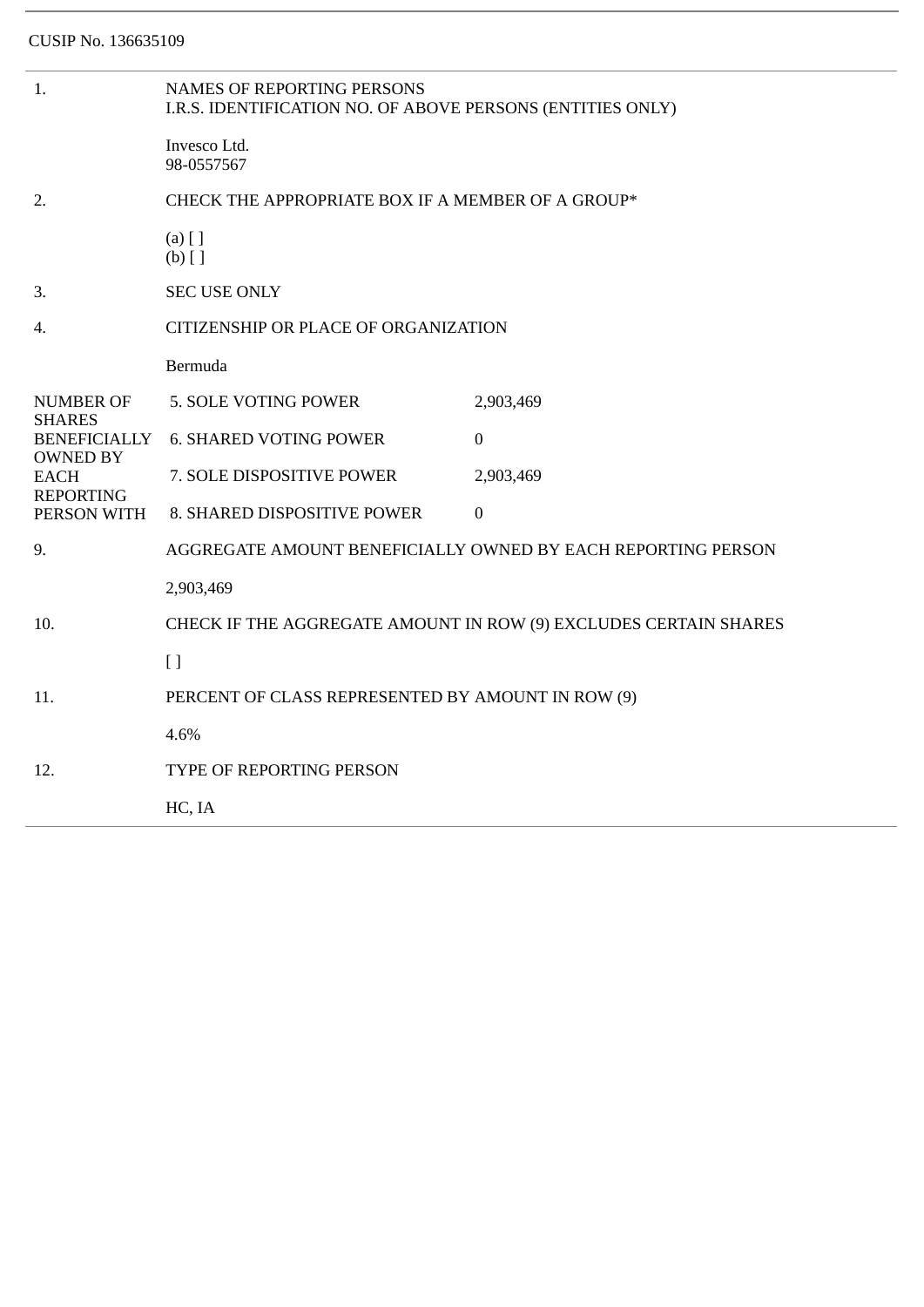### **Item 1.**

|         | (a) |                                                                                                                               | <b>Name of Issuer</b><br>Canadian Solar Inc                                                                                                                      |  |  |
|---------|-----|-------------------------------------------------------------------------------------------------------------------------------|------------------------------------------------------------------------------------------------------------------------------------------------------------------|--|--|
|         | (b) | <b>Address of Issuer's Principal Executive Offices</b><br>545 Speedvale Avenue, Guelph, ON N1K 1E6, CA                        |                                                                                                                                                                  |  |  |
| Item 2. |     |                                                                                                                               |                                                                                                                                                                  |  |  |
|         | (a) | <b>Name of Person Filing</b><br>Invesco Ltd. ("Invesco Ltd.")                                                                 |                                                                                                                                                                  |  |  |
|         | (b) | <b>Address of Principal Business Office or, if None, Residence</b><br>1555 Peachtree Street NE, Suite 1800, Atlanta, GA 30309 |                                                                                                                                                                  |  |  |
|         | (c) | Citizenship<br>Bermuda                                                                                                        |                                                                                                                                                                  |  |  |
|         | (d) | <b>Title of Class of Securities</b><br><b>Common Stock</b>                                                                    |                                                                                                                                                                  |  |  |
|         | (e) | 136635109                                                                                                                     | <b>CUSIP Number</b>                                                                                                                                              |  |  |
| Item 3. |     | If This Statement is Filed Pursuant to Rule 13d-1(b), or 13d-2(b) or (c), Check Whether the Person Filing is a:               |                                                                                                                                                                  |  |  |
|         | (a) | $[ \ ]$                                                                                                                       | Broker or dealer registered under Section 15 of the Act (15 U.S.C. 780).                                                                                         |  |  |
|         | (b) | $[ \ ]$                                                                                                                       | Bank as defined in Section 3(a)(6) of the Act (15 U.S.C. 78c).                                                                                                   |  |  |
|         | (c) | $\begin{array}{c} \square \end{array}$                                                                                        | Insurance Company as defined in Section 3(a)(19) of the Act (15 U.S.C. 78c).                                                                                     |  |  |
|         | (d) | $\left[\right]$                                                                                                               | Investment Company registered under Section 8 of the Investment Company Act of 1940 (15 U.S.C.<br>$80a-8$ ).                                                     |  |  |
|         | (e) | [X]                                                                                                                           | An investment adviser in accordance with Rule 240.13d-1(b)(1)(ii)(E);                                                                                            |  |  |
|         | (f) | $\Box$                                                                                                                        | An employee benefit plan or endowment fund in accordance with Rule $240.13d-1(b)(1)(ii)(F)$ ;                                                                    |  |  |
|         | (g) | [X]                                                                                                                           | A parent holding company or control person in accordance with Rule $240.13d-1(b)(1)(ii)(G);$                                                                     |  |  |
|         | (h) | $\left[\right]$                                                                                                               | A savings association as defined in Section 3(b) of the Federal Deposit Insurance Act (12 U.S.C.<br>1813);                                                       |  |  |
|         | (i) | $\lceil$                                                                                                                      | A church plan that is excluded from the definition of an investment company under Section $3(c)(14)$<br>of the Investment Company Act of 1940 (15 U.S.C. 80a-3); |  |  |
|         | (i) | $\lceil$                                                                                                                      | Group, in accordance with Rule 240.13d-1(b)(1)(ii)(J).                                                                                                           |  |  |
| Item 4. |     | Ownership.                                                                                                                    |                                                                                                                                                                  |  |  |

Provide the following information regarding the aggregate number and percentage of the class of securities of the issuer identified in Item 1.

(a) Amount Beneficially Owned:

Invesco Ltd. , in its capacity as a parent holding company to its investment advisers, may be deemed to beneficially own 2,903,469 shares of the Issuer which are held of record by clients of Invesco Ltd. ..

(b) Percent of Class:

4.6%

(c) Number of shares as to which such person has:

| (i)   | sole power to vote or to direct the vote                   | 2,903,469 |
|-------|------------------------------------------------------------|-----------|
| (ii)  | shared power to vote or to direct the vote                 |           |
| (iii) | sole power to dispose or to direct the disposition<br>of   | 2,903,469 |
| (iv)  | shared power to dispose or to direct the<br>disposition of |           |

# **Item 5. Ownership of Five Percent or Less of Class.**

If this statement is being filed to report the fact that as of the date hereof the reporting person has ceased to be the beneficial owner of more than five percent of the class of securities, check the following:  $[X]$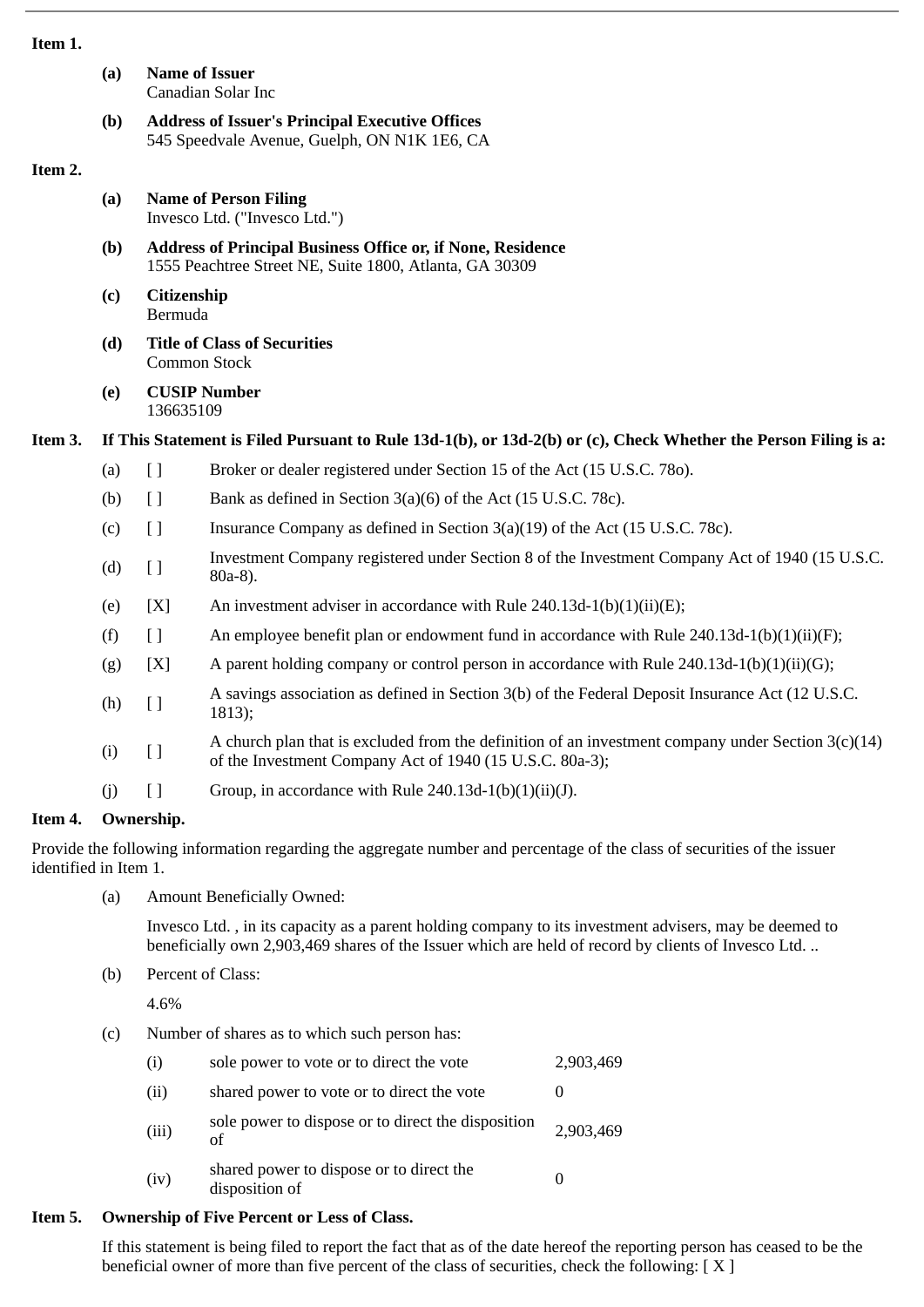#### **Item 6. Ownership of More than Five Percent on Behalf of Another Person.**

However, no one individual has greater than 5% economic ownership. The shareholders of the Fund have the right to receive or the power to direct the receipt of dividends and proceeds from the sale of securities listed above.

## **Item 7. Identification and Classification of the Subsidiary Which Acquired the Security Being Reported on by the Parent Holding Company.**

Invesco Asset Management Deutschland GmbH Invesco Capital Management LLC

## **Item 8. Identification and Classification of Members of the Group.**

Not Applicable. This schedule is not being filed pursuant to Rule 13d-1(b)(1)(ii)(J) or Rule 13d-1(d).

## **Item 9. Notice of Dissolution of Group.**

Not Applicable

## **Item 10. Certification.**

By signing below, I certify that, to the best of my knowledge and belief, the securities referred to above were acquired and are held in the ordinary course of business and were not acquired and are not held for the purpose of or with the effect of changing or influencing the control of the issuer of the securities and were not acquired and are not held in connection with or as a participant in any transaction having that purpose or effect.